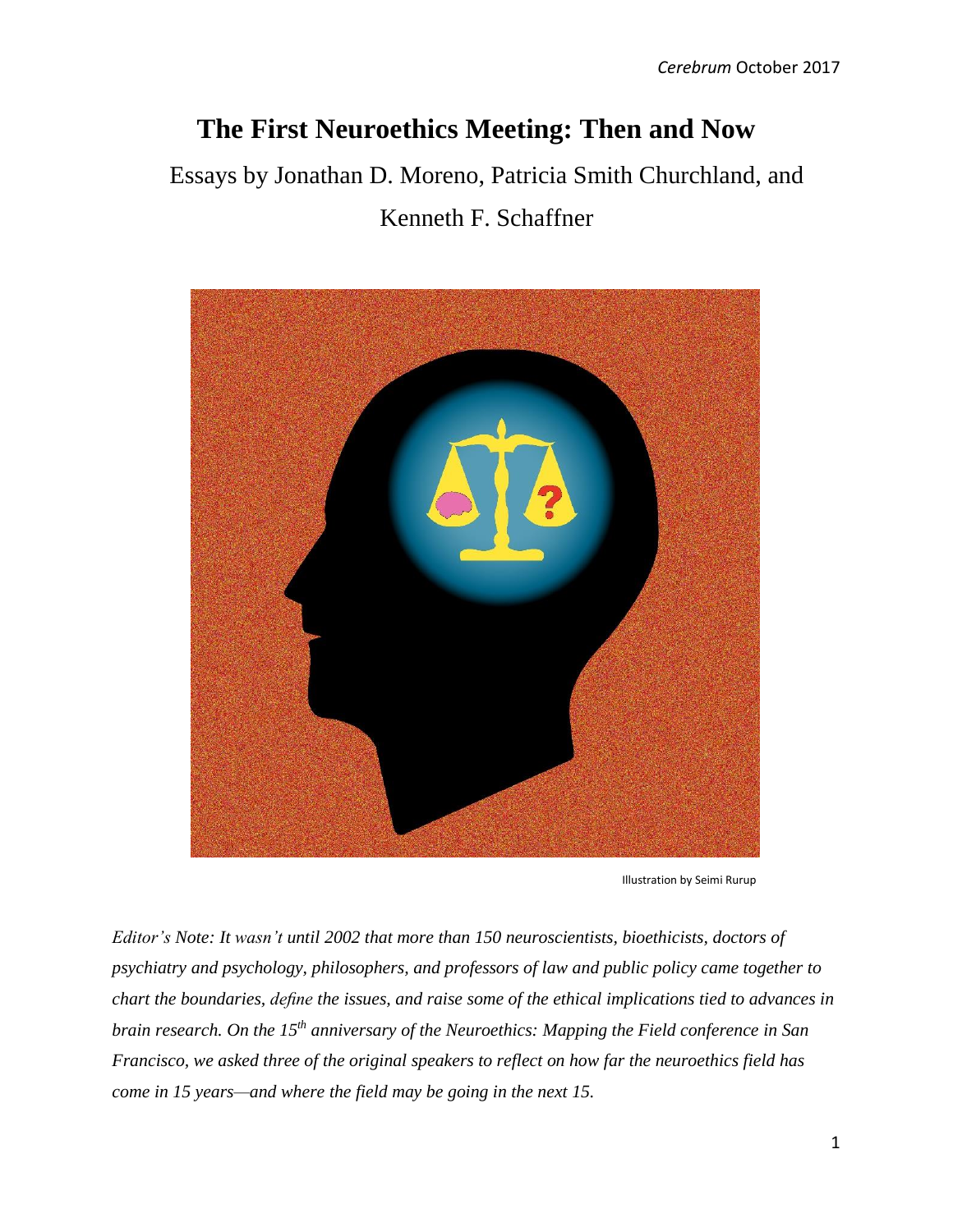### **How I Became a "Neuroethicist"**

By Jonathan D. Moreno, Ph.D.

The night before the now famous "Mapping the Field" conference in 2002 there was a dinner for the speakers. As I made my way to the restaurant, I wasn't sure what intrigued me more: the challenge of developing a presentation about neuroscience questions I'd never thought much about, or meeting the journalist, author, and our host Bill Safire (now deceased). In the event, the two became intertwined.

The neologism "neuroethics" was widely attributed to Safire, who had used the word in a *New York Times Magazine* column. As my turn to introduce myself came around, I rather nervously decided to cast caution to the wind. I said that I was a faculty member at the University of Virginia who was shocked to learn that Thomas Jefferson had not coined the term neuroethics. The hearty laugh I drew from the host, as well as his kind congratulations later for coming up with a good line, made the whole trip worthwhile.

And that was a good thing, because I consider my contribution to the panel that opened the meeting the next morning to be one of my less memorable efforts. Yet as one smart talk led to another, I began to appreciate the richness of this intersection of ethics and neuroscience. During the last session, an open discussion among the more than 100 people present, it suddenly dawned on me that one aspect of the new neuroethics had gone unmentioned. Two years earlier, I had published a book on the history of human experiments for national security purposes (*Undue Risk*), and was preparing an anthology on bioethics and biological weapons (*In the Wake of Terror*). Yet it even took me the better part of the day to realize that none of the speakers had considered why and how national security agencies could be interested in modern neuroscience, or the unique ethical issues that would flow from that interest. When I finally made a comment to that effect, I had the distinct impression that everyone in the room thought that I was from Mars. Except, that is,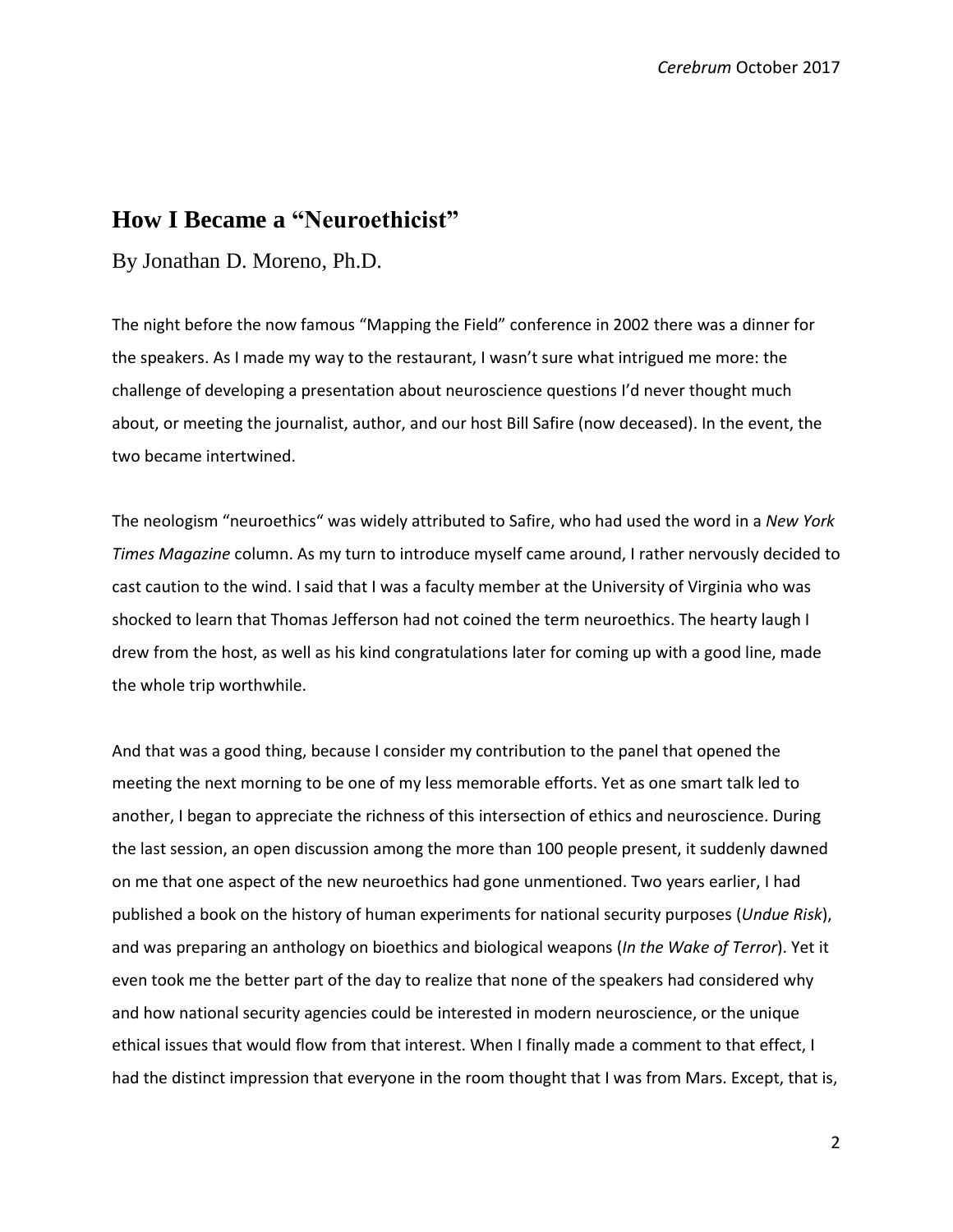for one British gentleman who smiled at me with a knowing look. (I wish I knew who that was; if you're out there, please let me know!)

The seed that was planted in San Francisco took the form of the title of an article that I thought would be fun to write: "DARPA (Defense Advanced Research Projects Agency) On Your Mind." The phrase was rattling around in my head when then Dana Foundation editor Jane Nevins asked me if I would write something for *Cerebrum.* I don't think it took me more than three days to write the article. A few weeks later Jane passed on a question from Safire: Could I write a book for the Dana Press? I readily agreed (though in truth I had my doubts), and the result was *Mind Wars*. Of all the work I've done, I'm confident I will never be identified with anything more than I am with that book.

Since 2006, when *Mind Wars* was published, neuroethics has blossomed and the range of issues related to the book has expanded dramatically: brain-computer interfaces, neural nets, cognitive enhancement, external neural stimulation, autonomous weapons, interrogation, etc. A Japanese translation of the book soon followed, and a Chinese translation of the 2012 update (by the People's Military Medical Press, no less) is on the way.

Back when I wrote *Mind Wars*, I worried that my fascination with this offbeat topic would taint me as paranoid; 15 years ago the possibilities for "reading" and modifying the brain seemed far more distant than they do today. To my surprise I soon became a favorite source for journalists and the "go to" ethicist for various panels on neuroscience and national security, including, currently, a National Academies committee on behavioral science for the intelligence community. I have contributed vastly less to these endeavors than I have gained—among other things, the wonderful opportunity to bring new information and ideas into my classes at the University of Pennsylvania. Last spring I offered what must be the first undergraduate course on bioethics and national security, as usual with a good dose of *Mind Wars* thrown in.

All this I owe to Safire, Nevins, and the Dana Foundation.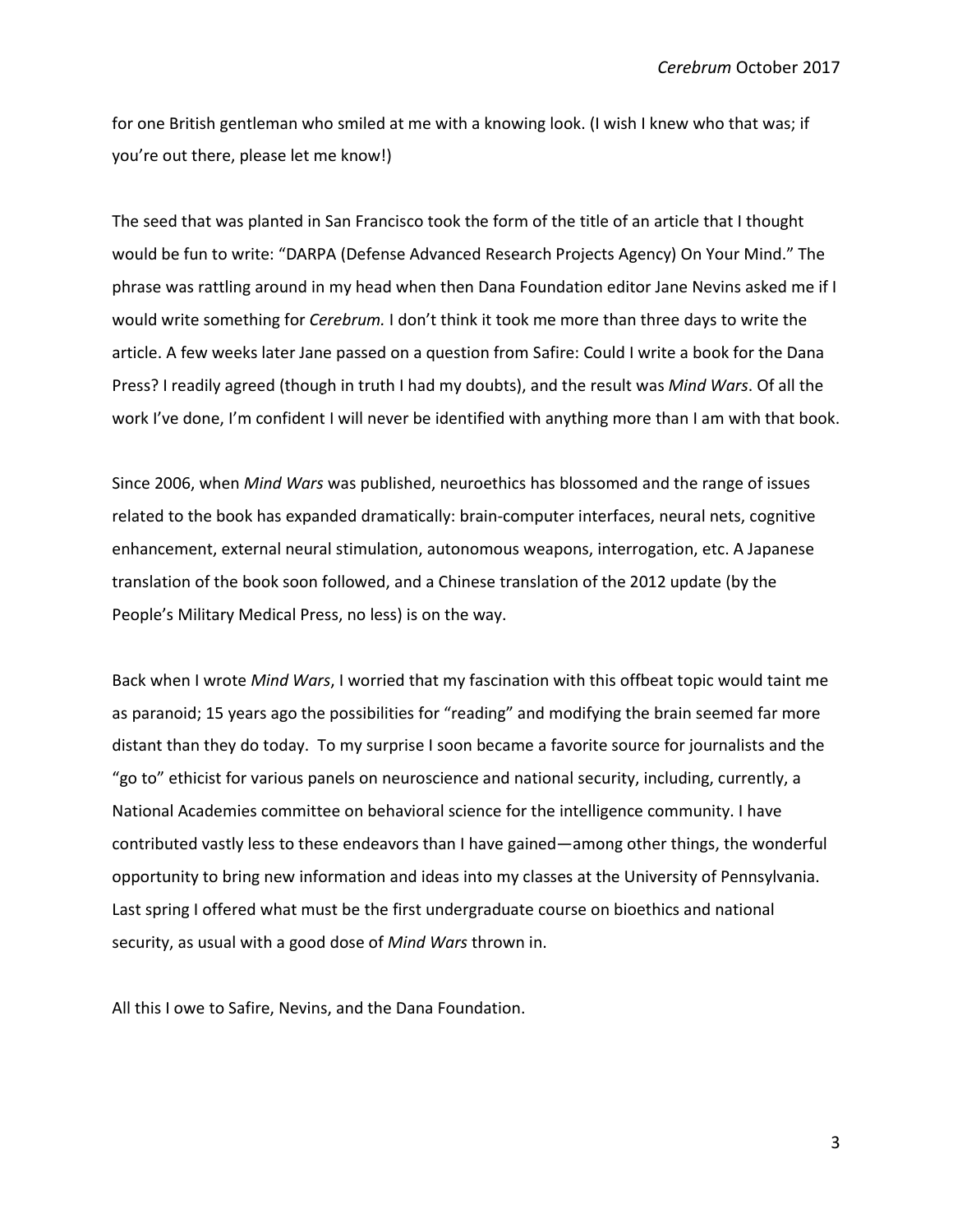**Bio**

**Jonathan D. Moreno,** Ph.D., is the David and Lyn Silfen Professor of Ethics at the University of Pennsylvania. His most recent book, *Impromptu Man: J.L. Moreno and the Origins of Psychodrama, Encounter Culture, and the Social Network,* is about the life and times of his father the psychiatrist J.L. [Moreno.](http://en.wikipedia.org/wiki/Jacob_L._Moreno) He is also the author of *The Body Politic: The Battle Over Science in America* and *Mind Wars: Brain Science and the Military in the 21st Century*. In 2008-09 Moreno served as a member of President Barack Obama's transition team. His work has been cited by Al Gore and was used in the development of the screenplay for *The Bourne Legacy*. Moreno received his Ph.D. in philosophy from Washington University in St. Louis, was an Andrew W. Mellon postdoctoral fellow, holds an honorary doctorate from Hofstra University, and is a recipient of the Benjamin Rush Medal from the College of William and Mary Law School and the Dr. Jean Mayer Award for Global Citizenship from Tufts University.

### **The Brains Behind Morality**

#### By Patricia Smith Churchland, B.Ph.

Have we learned more about the brain basis for moral behavior in the years since that memorable neuroethics meeting in 2002? Yes, and remarkably so. Two branches of brain research that are especially relevant to this understanding have blossomed. First, social neuroscience is revealing the underpinnings of social bonding and why we trust and care about family and friends. This is the fundamental platform for morality. Second, research on the wiring that supports reinforcement learning is revealing how we acquire norms and values, along with the powerful feelings that accompany them. These are the social behaviors that take shape on the platform. What remains poorly understood is social problem solving—how social norms emerge or are modified in response to ecological and other pressures. These are the social institutions that give direction and predictability in a culture.

#### **Linking Social Bonding and Morality**

Moral values originate, not in the gods we invent, not in some magical "pure reason" detached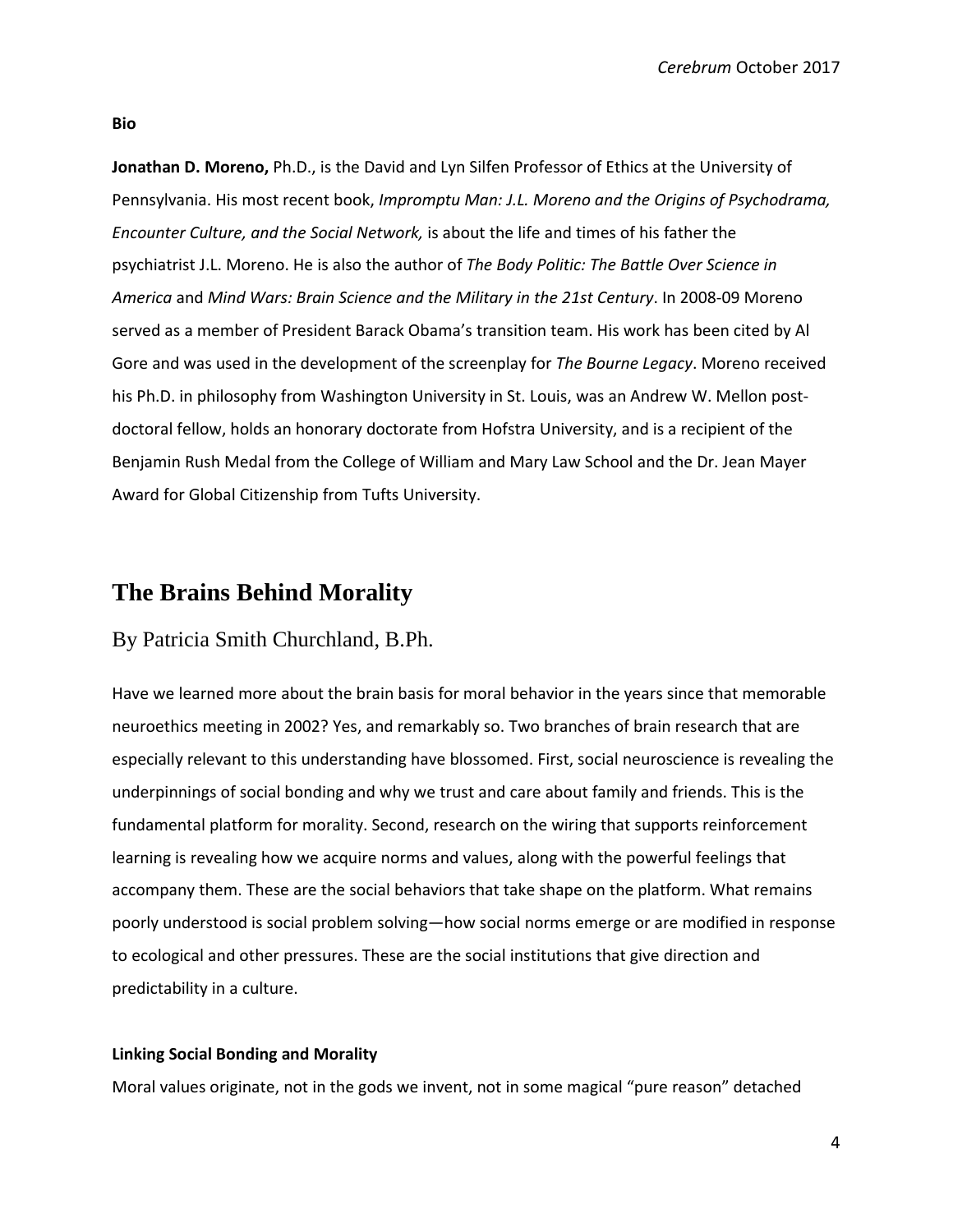from all feelings, but in the neurobiology of attachment. Bonding is powerful in mammals and birds, where the young are born immature and helpless. During their evolution, the brains of mammals and birds were rewired to ensure that the mother, and in some species also the father, bonded with and cared for their infants until they were independent. Caring for others, more generally, is a disposition that is expressed in a host of behavioral ways—provisioning, defending, cuddling, grooming, and being together. As a species adapts to its environment, these "ways" become established as values and norms.

Oxytocin is essential in the process of bonding. The mother mammal, whose brain is awash in oxytocin at the birth of her offspring, feels pain when separated from them, and relief when the babies are together with her. As babies are suckled and cuddled, their brains are awash in oxytocin, and they bond too, feeling distress when separated from the mother, and pleasure when close. Thus, stress hormones come into play as well. It is as though the ambit of self-care expands to embrace those to whom we are bonded. This seems to be the roots of all social glue in mammals and birds.

The suite of neurochemicals involved in bonding is not limited to oxytocin and stress hormones, but includes also the endogenous opioids and cannabinoids, which are associated with feelings of pleasure. Then there are galanin and vasopressin, which regulate aggression; and dopamine, the lynchpin of the reward system, which is essential for learning about one's social world. It is through the interplay of these compounds that we discover what is acceptable and what is not, which is nasty and who is nice, and how to get on in the social world. Anatomically, the ancient structures of the reward system, such as the hypothalamus and basal ganglia, are tightly linked to the neocortex, that amazing structure that gives mammals a level of flexibility not seen in social insects whose behavior is under tight genetic control.

Oxytocin research suggests that its roles are complex, not only in guiding attention to socially relevant goings-on and, probably, orchestrating the feelings accompanying bonding, but also in lowering levels of anxiety. In a first approximation of the process, as oxytocin levels rise, stress hormones fall; and with the increase in oxytocin levels come feelings associated with safety, friendliness, and sociality. This means that when I feel you are a friend, my stress hormones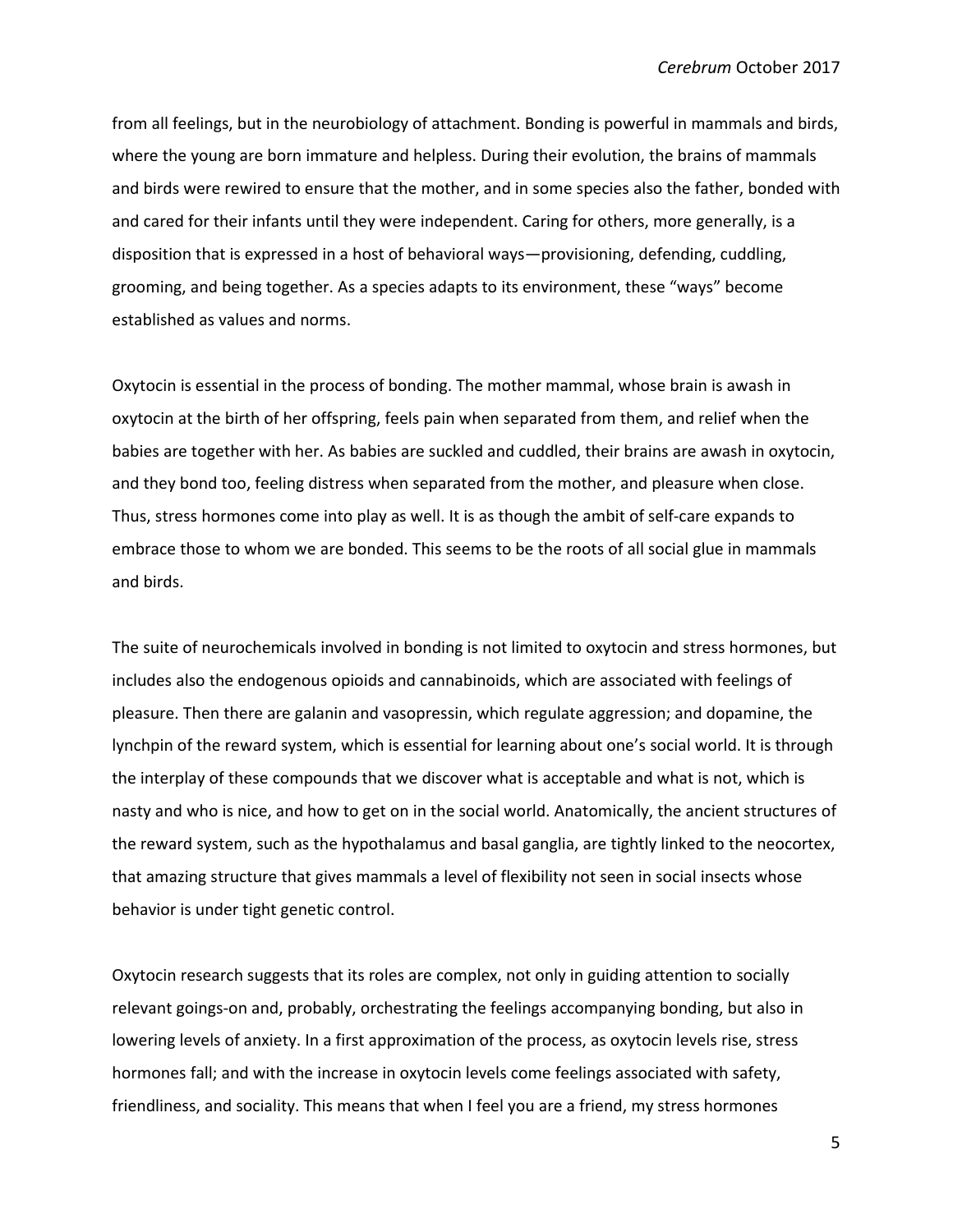decrease and I can relax—I trust you and need not feel the vigilant anxiety that you may hurt me. We can cooperate; we can count on each other. Mammals that are bonded to each other are apt to console one another, want to hang out together, and perhaps share food and defend each other.

The hypothesis, briefly, is that the platform for morality is attachment and bonding, which in some species, extends to mates, kin, friends, and possibly strangers. In part I am drawing on a metaphor from computer engineering, where the platform--a computer's architecture and operating system- allows the software to run. Here, the neurobiology of attachment and bonding provides a motivational and emotional substructure that allows the scaffolding of social practices, moral inhibitions, and obligations to find expression. If mammals did not feel the powerful need to belong and be included, did not care about the well-being of offspring, kin and kith, then moral responsibility and moral concern could not take hold.

#### **Learning Norms and Values**

The brains of all mammals and birds are powerfully organized to construct and model their physical and social environments through learning. Learning takes off with a vengeance at birth, especially, but not only, in the cortex. Approval is highly rewarding, disapproval is the opposite. Here, too, evolutionarily ancient subcortical structures are crucial: the hippocampus and the basal ganglia provide the platform for reward learning. Links to the frontal cortex add sophistication and complexity in self-control and in sizing up a social complex situation, in planning and in evaluating consequences.

#### **Is Morality Hard-Wired?**

"Hard-wired" is an expression that makes me think of my toaster. It is "hard-wired" to toast bread and bagels. Period. But the mammalian nervous system is remarkable in that its genes turn off and on owing to environmental interactions, enabling changes in the very structure of its wiring. Brains adapt to local circumstances, in both the physical and the social domains.

Had I been born 250,000 years ago, I would have learned, as I grew up, to fit into a local social and physical environment very different from what we face today. With my acquisition of social knowledge managed by my basal ganglia and its reinforcement wiring, I might have found very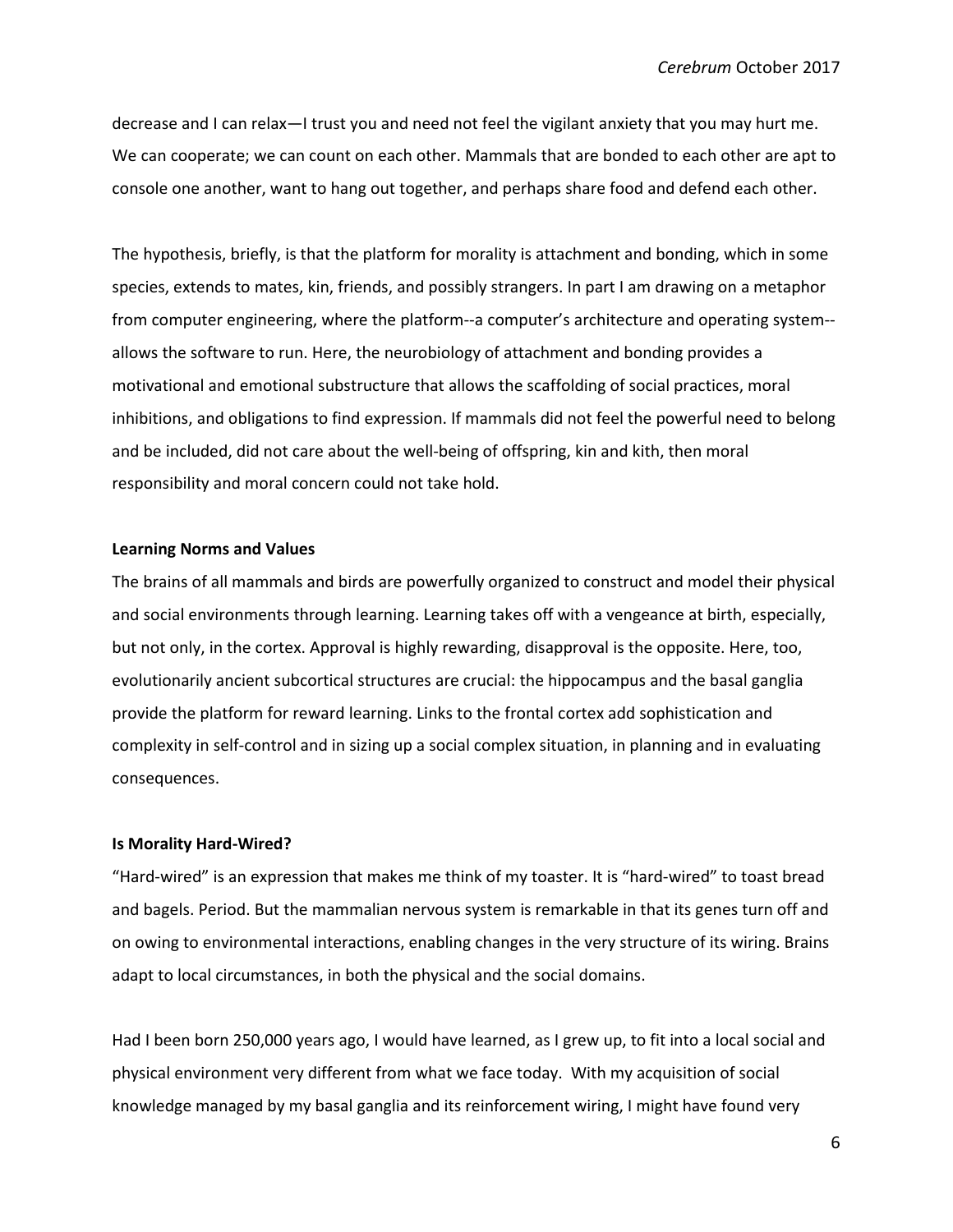hairy, smelly men exceptionally attractive, for example. (This does not mean that human brains are infinitely malleable—I can never learn to play hockey like Wayne Gretzky or sense odors like my dog Duff.) We might say my brain is "soft-wired" for sociality. I was born with a capacity to imitate, to want to be with others, to dislike shunning and disapproval. In a typical social environment of family and clan, those dispositions flourish and become very strong. In an abusive environment, they are apt to develop atypically.

Different cultures do have different practices regarding many aspects of social life, such as when it is wrong to stare or to laugh, when it is a social misstep to offer help, or the conditions under which one must sacrifice family needs for the needs of others. Such pluralism regarding moral practices is an important aspect of what we cope with as humans living together in a highly interconnected world.

#### **Plasticity and Moral Practices and Values**

Variability is, of course, a hallmark of biology, and there is certainly variability among humans in their predispositions to sociality, common sense, and temperament. Contrast the loner gold prospector, whose level of sociability extends no further than his old mutt, with the kindergarten teacher who is intensely social and loves to be in the middle of her loving brood. (Such differences in attachment needs notwithstanding, the old prospector might like to come to a pub once a year and the teacher might appreciate the quiet of her solitary cup of tea at the end of the day.)

Exposure from birth to close social interactions means that that the brain is shaped by the world right off the bat. When those worlds differ between individuals—as between that of an Inuit living in the Arctic and an Aztec living in Mesoamerica, there will be corresponding differences in what brains learn. But despite all that variability, it still seems likely that the basic urge to be with others—needed in all mammalian species for parents to tend infants and for infants to want to stay close to parents—is deep and strongly conserved. It is the platform for complex forms of sociality that we find pleasurable as well as profitable.

This means that we are connected to one another in a very basic way. It has long been observed that various social skills we acquire as we grow up are typically "transportable" to other families,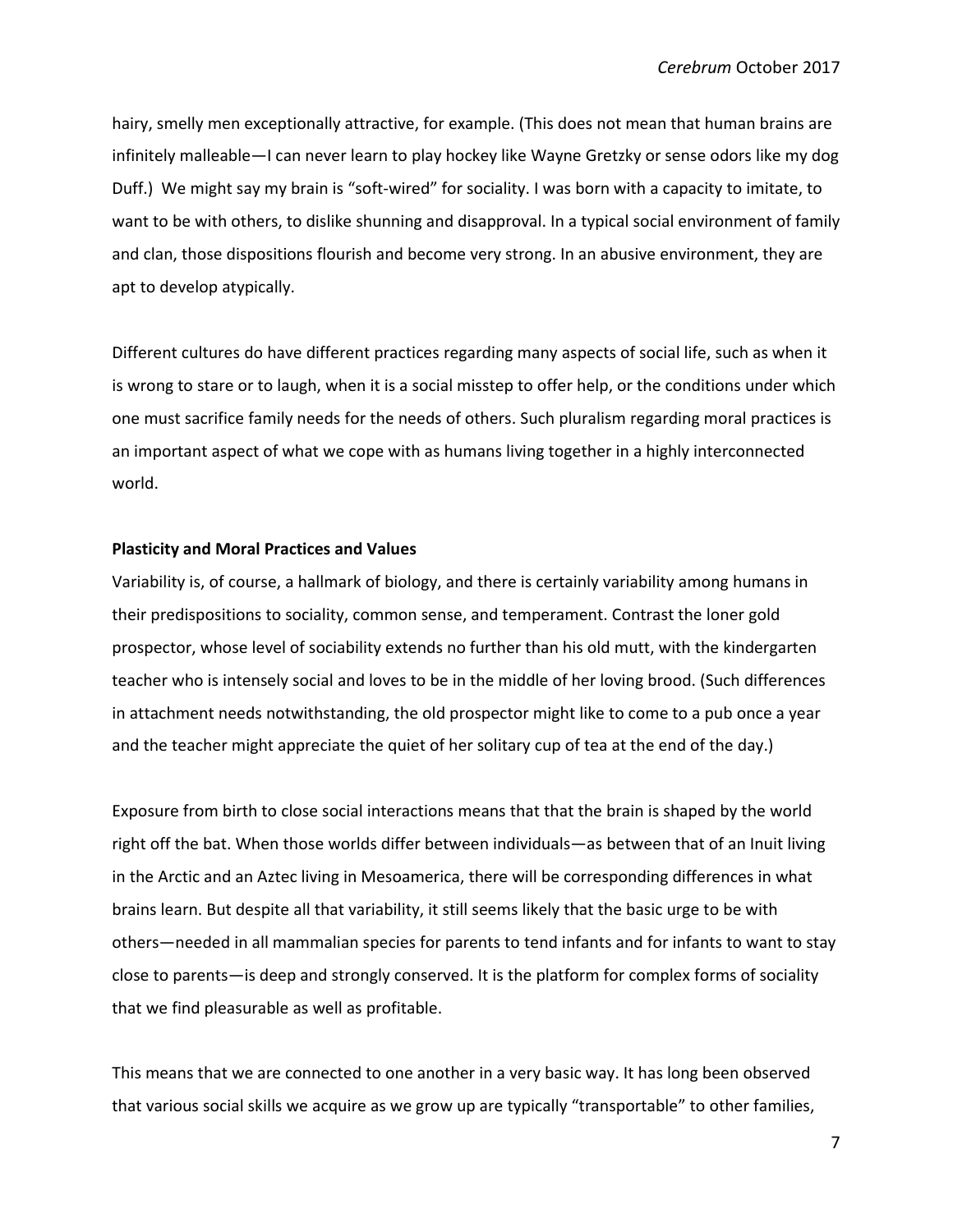other clans, other cultures, with perhaps a bit of tweaking. The brains of strangers can quickly synchronize owing to common networks and neurohormones, suggesting a powerful connecting thread that links us all together.

But certain differences persist: even when people agree on facts, they may rationally disagree on the relative importance of certain goals— about the value of freedom versus prosperity, for example, or of commitment to family versus dedication to all. Even if, as I suggest, the deepest level of value—the social platform—is shared, we may not agree on the relative value of higher-level practices, because learned values supporting those practices may differ. As I see it, these stubborn moral dilemmas are best addressed in a highly traditional way—through discussion and conversation, with respect and understanding, and by knowing as much as possible about the relevant history of different practices. My feeling is that knowing more about neuroscience, for example, is not going to solve these kinds of evaluative differences, whereas institutions that incentivize mutual understanding may at least encourage peaceful progress.

#### **Bio**

**Patricia Smith Churchland, B.Ph.,** is a professor emerita of Philosophy at the University of California, San Diego, and an adjunct professor at the Salk Institute. Her research focuses on the interface between neuroscience and philosophy. She is author of the pioneering book, *Neurophilosophy*, and co-author with T. J. Sejnowski of *The Computational Brain*. Her current work focuses on morality and the social brain; *Braintrust: What Neuroscience tells us about Morality*. *Touching a Nerve* portrays how to get comfortable with this fact: I am what I am because my brain is as it is. She has been president of the American Philosophical Association and the Society for Philosophy and Psychology, and won a MacArthur Prize in 1991, the Rossi Prize for neuroscience in 2008, and the Prose Prize for science for the book, *Braintrust*. She was chair of the philosophy department at the University of California San Diego from 2000-2007. Churchland received a Bachelor of Philosophy from Oxford University, a Master of Arts degree from the University of Pittsburgh, and a Bachelor of Arts from the University of British Columbia.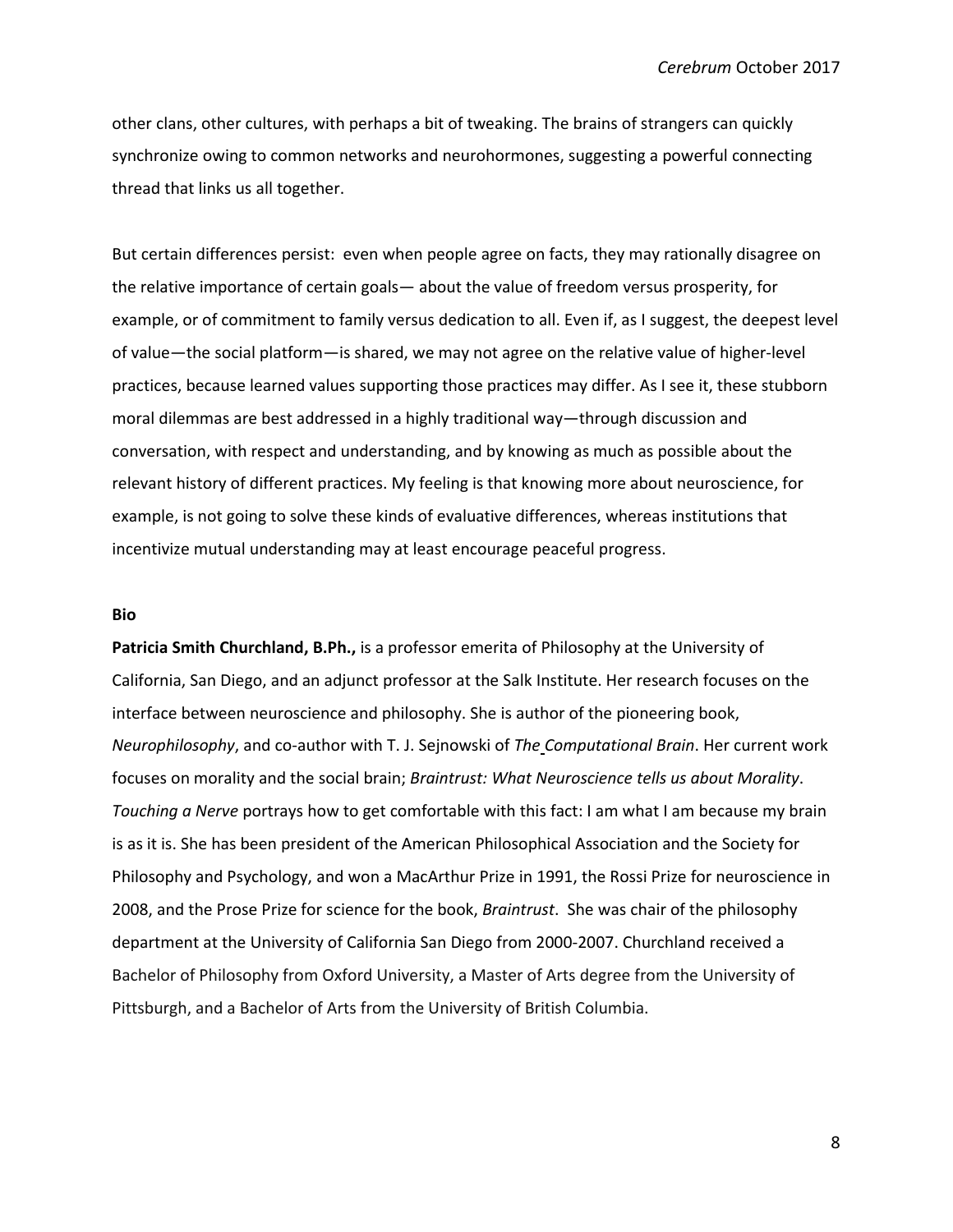## **Past and Present Considerations**

By Kenneth F. Schaffner, M.D., Ph.D.

The field of neuroethics has flourished in the 15 years since the 2002 landmark conference, "Neuroethics: Mapping the Field," and its subsequent publication--an expansion that includes the founding of the International Neuroethics Society, two journals (*Neuroethics* and *AJOB Neuroscience*), several related websites, and a number of significant books and collections as well as a recent federal research grants program from the "BRAIN Initiative: Research on the Ethical Implications of Advancements in Neurotechnology and Brain Science." This vibrant evolution has been nourished by the extraordinary development of neuroscience and neuroimaging and by the hopes and concerns generated by the prospect of new brain interventions.

At the 2002 conference, I proposed several distinctions related to the neuroethics questions of reductionism and free will and, in the subsequent 15 years, have further explored these issues. But more needs to be said and speculated on involving scientific and philosophical developments in the past 15 years—and for the next 15 as well.

We can begin with the "standard model," the "split-level view" or the "hierarchical model," all of which are partly dependent on a development of the well-known theory of Harry Frankfurt and Gerald Dworkin—two celebrated American philosophy professors—on free will and autonomy.

Frankfurt's view notes that humans have the capacity to entertain "second-order desires," which is analogous to an actor deliberating about choice and decision. When an individual acts, so that both first- and second-order desires agree, that individual exhibits "free action." Another way of looking at that agreement is that the action reflects the individual's "true self," and that the second-order desire is one in which the individual identifies and is happy to own.

Frankfurt's account has generated extensive criticism, but an elaboration of his approach has become a sort of "default position" in neuroethics, with the agreement of first and second order desires being supplemented with requirements of rationality and information sufficiency, as well as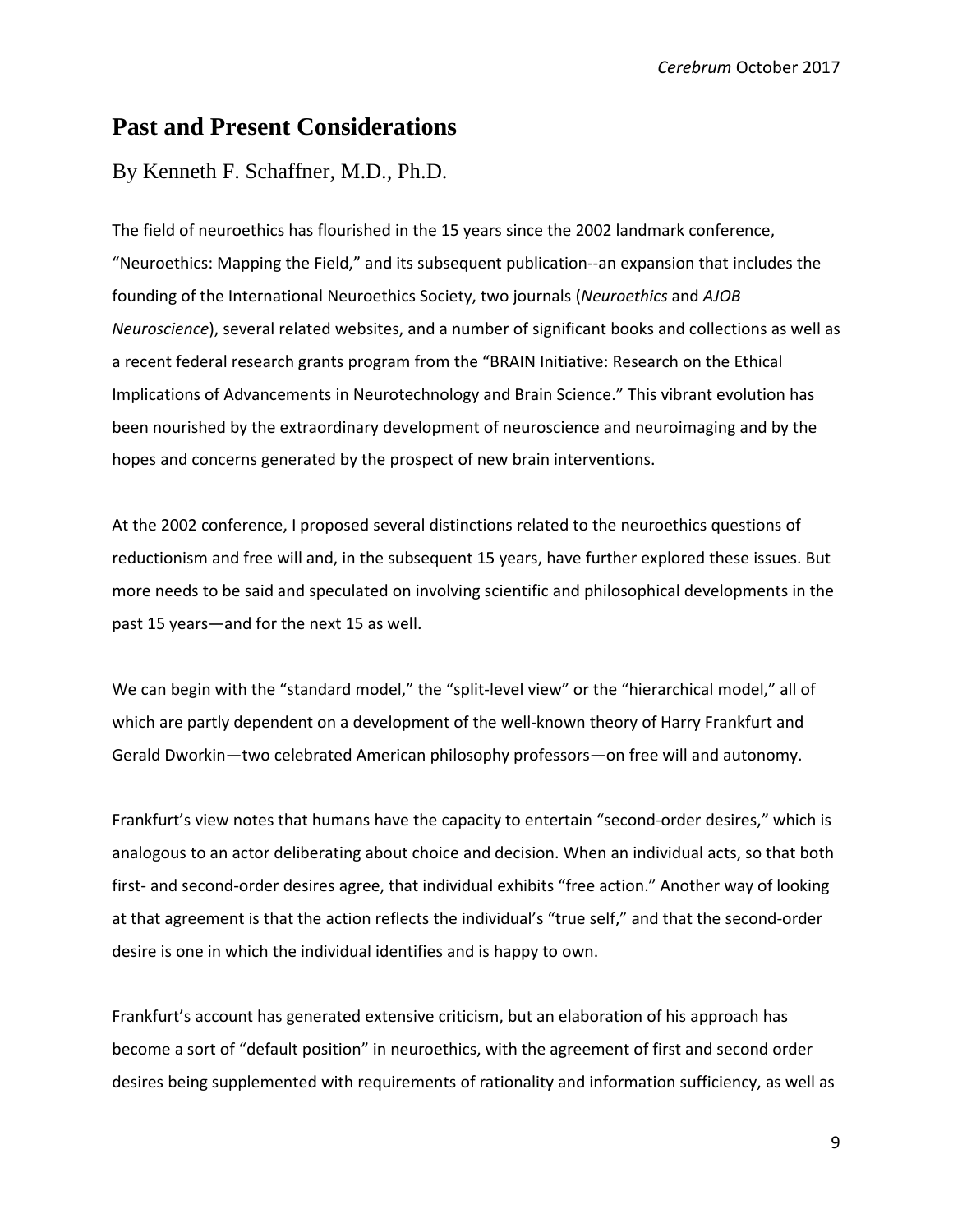the absence of external pressures or excusing conditions such as mental illness. In the neuroethics literature, such action involving free will is frequently termed "agency."

Still, more examination is required, and this free-will perspective suggests that a deep account of a person's "self" might offer an approach to the intertwined notions of choice, freedom, control, and the fundamental value of autonomy. In my view, one might consider *self* in terms of what is stable over the long term—what "grounds" a person and what he or she is like. Their "self-identity" or "personal identity" or "who we are" is constituted by a temporarily evolving but roughly stable continuous narrative. From extensive psychological research as well as human genetics investigations, we may well best obtain a reasonable understanding, or at least a first attempt at such, by examining the nature of an individual's personality. The self, however, surely encompasses many other facets, a view developed originally by the 19th century American philosopher and psychologist William James, and modernized by Ulric Neisser, a German-born American psychologist and author of *Cognitive Philosophy* in 1967.

#### **Ethics and Neuromodulation**

In recent years, neuroethics concerns in the areas of choice, personality, and the self have been complicated by the development of brain neuromodulation techniques. Closely related issues involve personality alterations and the limitations of choice posed by such conditions as addiction and psychopathy, which may adversely affect both the individual and society and become entangled with legal questions. It is in the complex area related to neuromodulation that I envision significant neuroethics advances and challenges emerging.

Three neuromodulation interventions thus far have been shown to affect motor diseases, psychiatric disorders, executive processes, and personality traits. All are currently under investigation in research contexts and two are used clinically. Deep brain stimulation (DBS), in which electrodes are implanted deep in the brain and connected to a permanently implanted electrical source, is invasive, but also the most effective. Externally applied magnetic and electrical interventions—repetitive transcranial magnetic stimulation (rTMS) and transcranial direct current stimulation (tDCS)—are noninvasive. The latter techniques have had less consistent results than DBS but offer promise, and one (rTMS) has been approved for treatment of depression.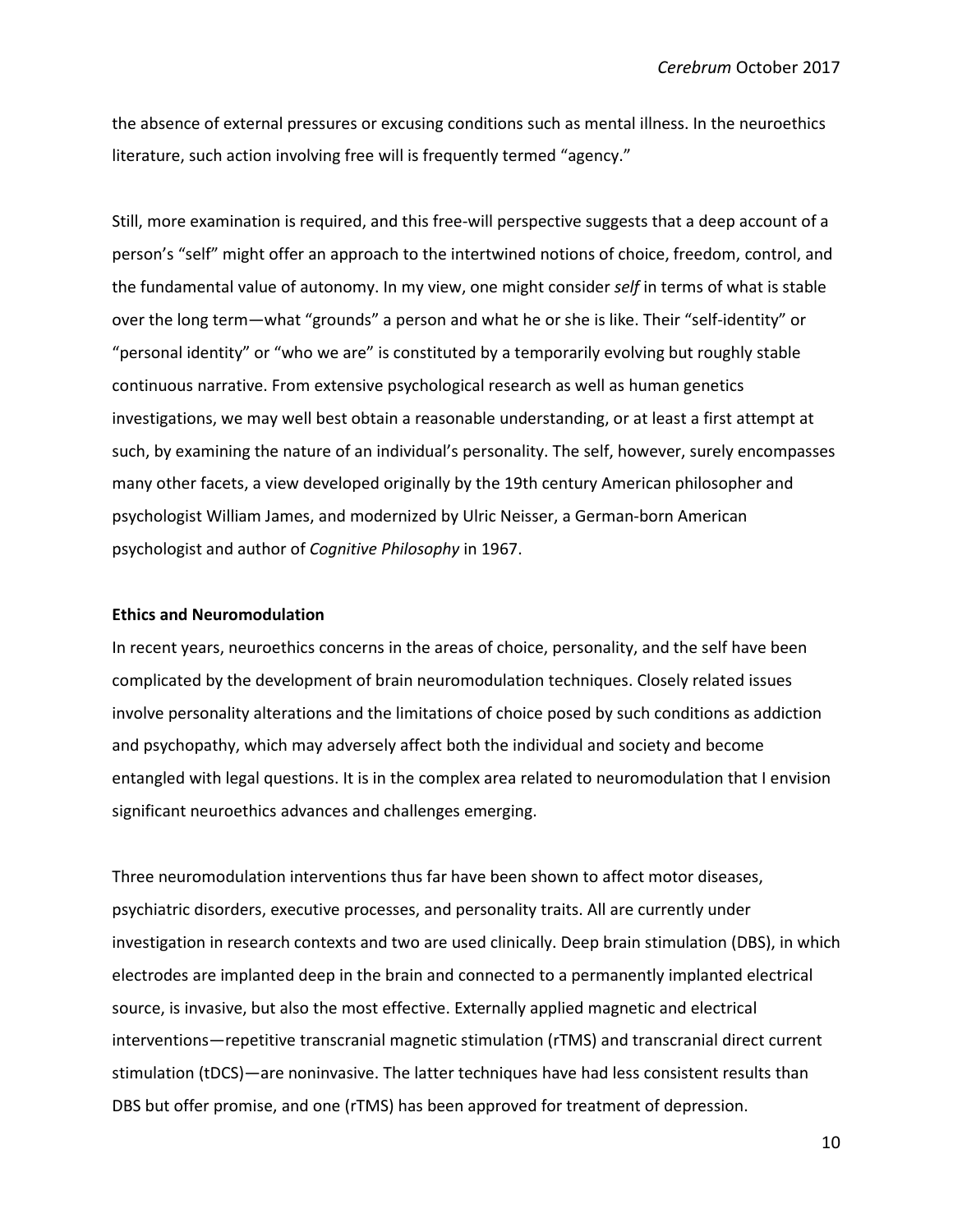Questions surrounding DBS, which has proven quite useful in the treatment of Parkinson's disease, depression, and obsessive-compulsive disorder (OCD), have arisen with the appearance of marked and unusual side effects. One of the most striking examples in the literature involved a 60-year old OCD patient who developed a sudden and distinct musical preference for Johnny Cash following DBS, but who reverted to his usual, more eclectic tastes when not under neuromodulation. A more distressing case involved a 62-year old patient with severe Parkinson's disease that was alleviated with DBS, but who developed severe mania while stimulated, resulting in the ethical dilemma to the patient of choosing to be either bed-ridden or manic. He made the latter choice.

Ethical questions are also raised by the application of DBS, now in research trials, to the treatment of addiction behavior, and by the possibility (currently under pre-clinical investigation) of using it for personality disorders, including psychopathy or its more restrictive DSM-related construct, antisocial personality disorder. This type of intervention has been proposed for potential treatment of incarcerated but willing psychopathic individuals.

(Though it is not known exactly how DBS works, recent advances in optogenetics—a precision technique developed by Stanford University professor Karl Deisseroth in 2005, in which lightresponsive proteins allow specific neurons to be turned on or off—may resolve these questions.)

DBS, moreover, can produce significant neuroanatomical circuit remodeling (as recently shown in a mouse model of depression), raising troublesome questions concerning reversibility. To resolve such questions, much more will need to be known about brain circuits and how their variations affect thought and behavior. Advances in this area are likely to come from the National Institute of Mental Health (NIMH) RDoC [initiative,](https://www.nimh.nih.gov/research-priorities/rdoc/index.shtml) already under way.

For such reasons, neuromodulation interventions have already generated concerns and policy proposals in neuroethics, and will continue to do so with increasing urgency. Some philosophical and psychological developments offer assistance. One argument states that psychological and neuroscientific findings amplify our understanding of choice behavior but undercut the "standard model" cited above, showing it to be illusory. Others, however, see that something like this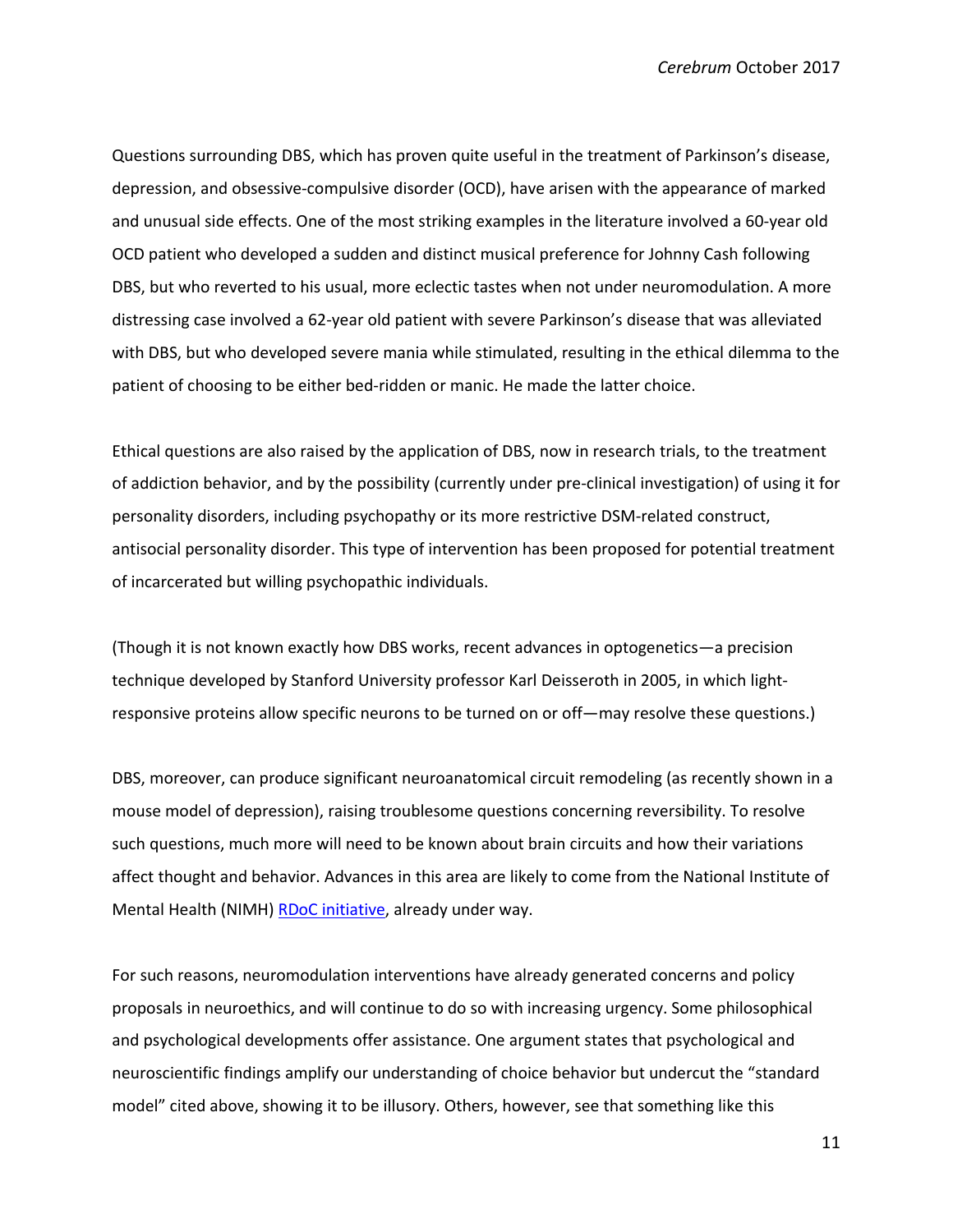standard model can be retained, albeit with further refinement. Dartmouth College philosophy professor Adina L. Roskies has rightly suggested that "agency" in a DBS context—and of the type approximated in the standard model—needs much more multidimensional development to reflect its true complexities.

#### **Recommended Philosophers**

With these approaches in mind, neuroethicists should examine the extensive philosophical literature on the "self," such as found in books edited by Shaun Gallagher, and especially in philosophical analyses of self-identity. These inquiries need to be coupled with neuroscience advances as pioneered by neuroscientist- philosophers like Antonio Damasio and Georg Northoff, in a combined top-down and bottom-up pincer strategy. Neurobiological uncertainty about the self in particular, its anatomical location—makes this an especially challenging task. Commenting on localization, Gallagher has written that "there seems to be overwhelming evidence that the self is everywhere and nowhere in the brain."

Further, I believe they should incorporate the burgeoning [psychological](https://campuspress.yale.edu/joshuaknobe/files/2016/11/TrueSelfReview-15aciac.pdf) literature on the "true self" which is a kind of conscience or super-ego. This notion overlaps with the concept of the cluster of second-order desires in the standard model, and shares with that concept features both of subjectivity, normativity, and complexities of verifiability. Including a "true self" in this mix, however, with subjective and necessarily person-variable features, will be controversial. And perhaps, along with the notion of self-identity, even constitute a *diachronic* version of the muchdiscussed but still unsolved "hard problem" of what consciousness is, as initially formulated by philosopher David Chalmers.

This possibility that we will confront the "hard problem" of consciousness in neuroethics in this regard seems very likely, since first-order desires are perceived as first-person experiences, and second-order desires are similar, even if intertwined with memories and critical executive evaluations. Given its centrality in the issues of choice and free will and the standard model, and though difficult and understudied, including consideration of a "true self" in these analyses seems worthy of sustained exploration. It is these types of investigations into a deep account of a person's "self" that I believe will advance this significant set of interrelated neuroethical issues.